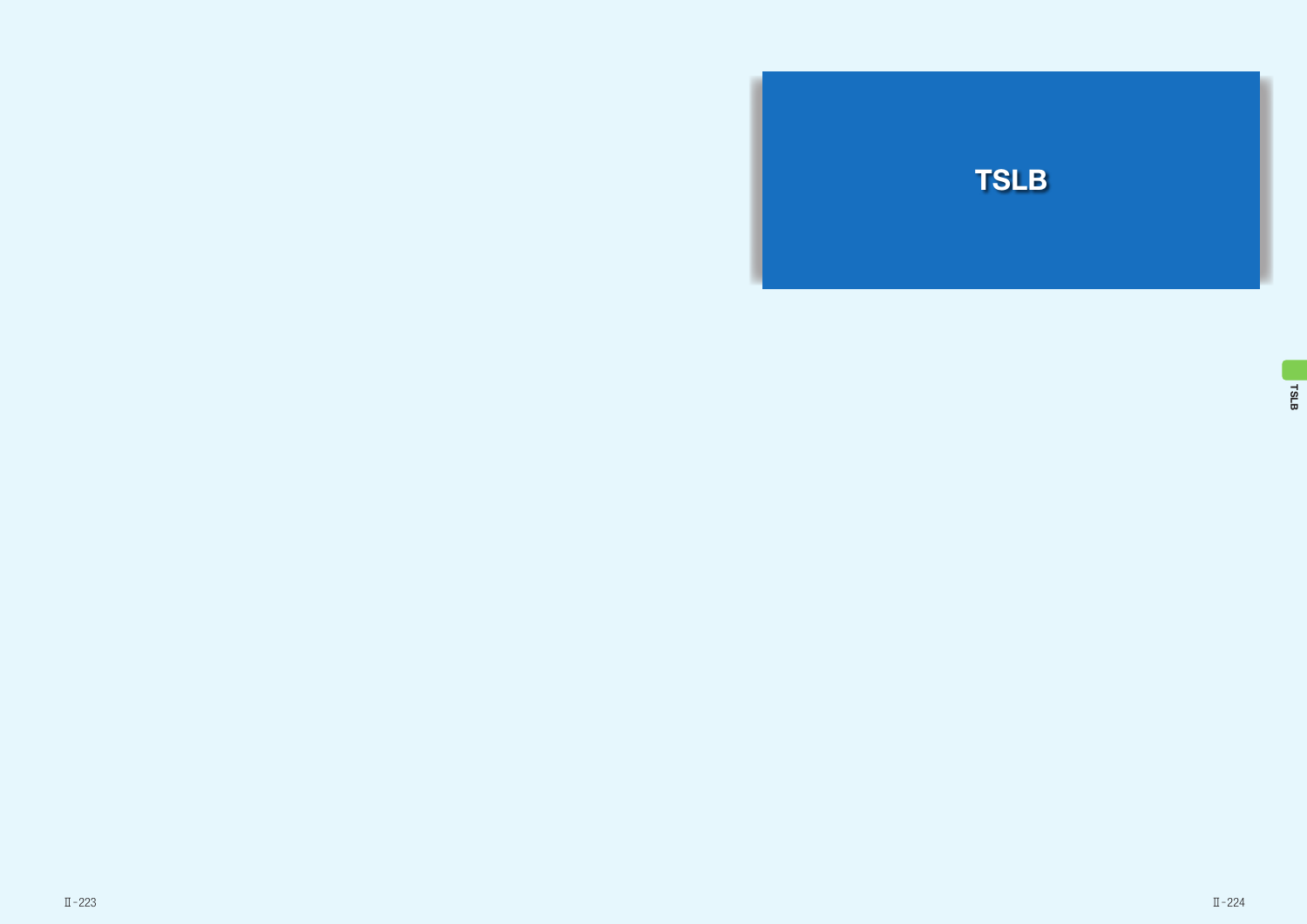| Driving method                   | High-tensile timing belt     |  |
|----------------------------------|------------------------------|--|
| Linear motion rolling quide      | Linear Way (ball type)       |  |
| <b>Built-in lubrication part</b> | No built-in                  |  |
| Material of table and bed        | High-strength aluminum alloy |  |
| Sensor                           | Provided as standard         |  |
|                                  |                              |  |

Incorporation of two sets of Linear Way in parallel realized stable and high running performance.

### Comparison with Precision Positioning Table L 65mm <u>. . . . . . . . . . . . . . .</u>  $\frac{1}{k}$  | | TSLB90 90mm . . . . . . . . . . . . . . . HAHHH **FOT** 65mm TSL90M ,,,,,,,,,,,,,, 90mm <u> 1111111111111</u> **ALCOHOL** 70mm TSLB120 120mm ,,,,,,,,,,,,,,,,,,,,,, **Facis** 70mm TSL120M nan ann an 120mm <u>. . . . . . . . . . . . . . .</u> 90mm TSLB170  $170r$ <u>LE LLE LLE LLE LL</u> **FLORE** 90mm *. . . . . . . . . . .*  $TSL170M$ 170mm , , , , , , , , , , , , , , , ,

## ● High speed and long stroke positioning table

 $\frac{1}{\sqrt{2}}$ High speed movement-enabled and long stroke positioning table with highly durable and high-tensile steel cord-contained timing belt incorporated into the feeding mechanism of the slide table.

## ● Light weight and long stroke

Lig<br>and<br>Ser Lightweight solution is achieved by adopting the slide table and bed made from high-strength aluminum alloy. Series of stroke length up to 1,200mm is available.

|                               | unit: mm            |
|-------------------------------|---------------------|
| Positioning repeatability     | $±0.070 \sim 0.100$ |
| Positioning accuracy          |                     |
| Lost motion                   |                     |
| Parallelism in table motion A |                     |
| Parallelism in table motion B | $0.050 - 0.070$     |
| Attitude accuracy             |                     |
| <b>Straightness</b>           |                     |
| <b>Backlash</b>               |                     |
|                               |                     |



## Major product specifications **Accuracy**

# Points

### Variation

|                                   | Model and size | Table width | Stroke length (mm) |             |     |     |             |     |                |        |         |
|-----------------------------------|----------------|-------------|--------------------|-------------|-----|-----|-------------|-----|----------------|--------|---------|
| Shape                             |                | (mm)        | 300                | 400         | 500 | 600 | 700         | 800 | 900            | 1 000  | 1200    |
| 90mm                              | TSLB 90        | 90          | ☆                  | ↽<br>$\sim$ | W   | ☆   |             |     |                |        |         |
| ¢,<br>120mm                       | <b>TSLB120</b> | 120         |                    |             |     | ☆   | ↽<br>$\sim$ | W   | $7\frac{1}{2}$ | ☆      |         |
| l.<br>$\bullet$ .<br>الم<br>170mm | <b>TSLB170</b> | 170         |                    |             |     | _   |             | ☆   |                | $\sim$ | ーー<br>W |



## ● Stable high running accuracy



1N=0.102kgf=0.2248lbs. 1mm=0.03937inch Ш−225 млн\_о.03937inch Ш−226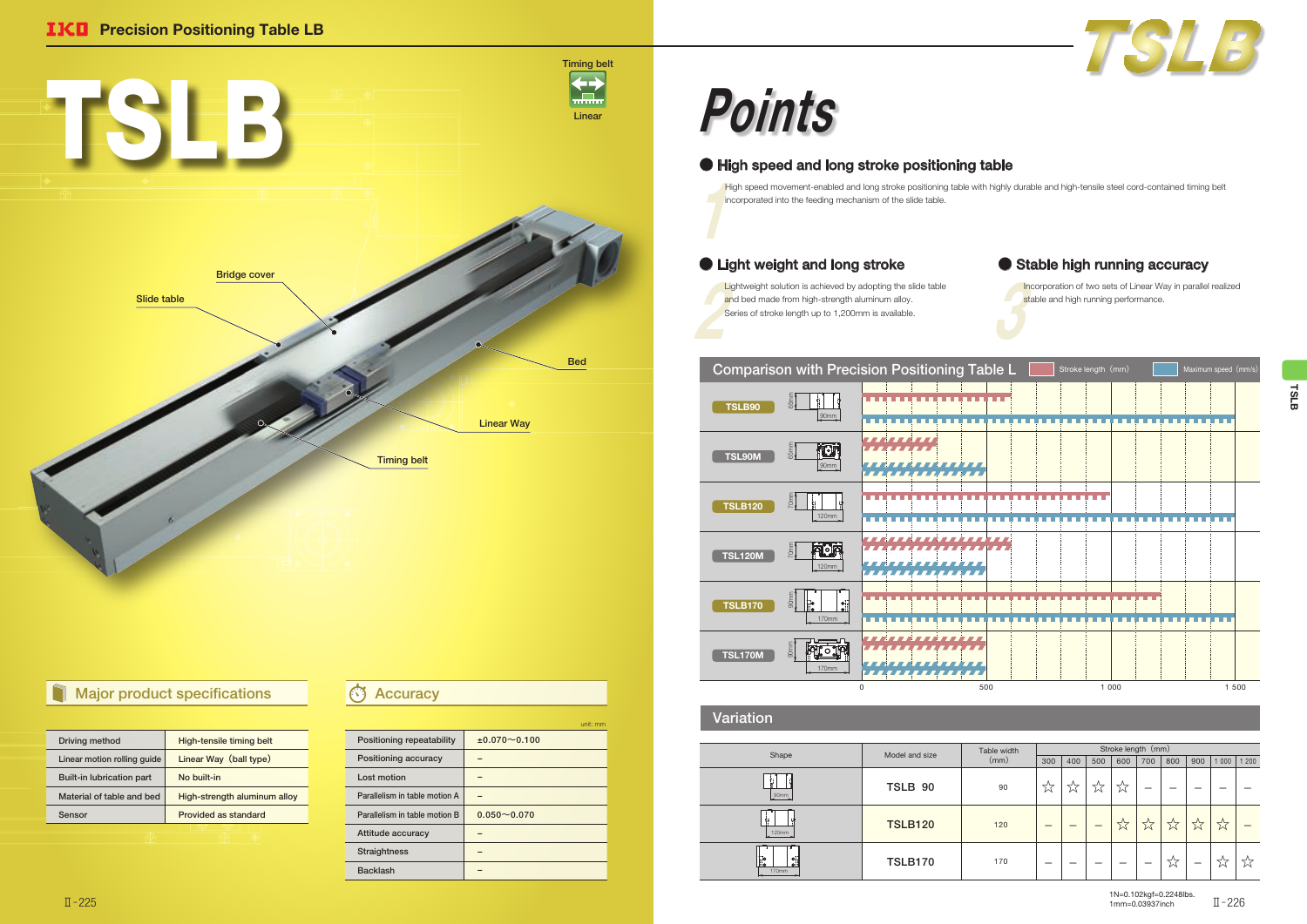Note  $(1)$  Applicable to the outer diameter  $\phi$ 8 of motor output shaft. Remark: For detailed motor specifications, please see respective motor manufacturer's catalog.

| Table 1 Sizes, table width dimensions, and stroke lengths<br>unit: mm |             |                             |  |  |  |
|-----------------------------------------------------------------------|-------------|-----------------------------|--|--|--|
| Model and size                                                        | Table width | Stroke length               |  |  |  |
| TSLB 90                                                               | 90          | 300.<br>400. 500.600        |  |  |  |
| <b>TSLB120</b>                                                        | 120         | 700, 800, 900, 1000<br>600. |  |  |  |
| <b>TSLB170</b>                                                        | 170         | 800, 1 000, 1 200           |  |  |  |

### Table 2 Application of motor attachment

| <b>Example of an Identification Number</b> |                  | 1           |          | $\overline{3}$ | 4     |
|--------------------------------------------|------------------|-------------|----------|----------------|-------|
|                                            |                  | <b>TSLB</b> | 120<br>۰ | 700            | ATA01 |
|                                            |                  |             |          |                |       |
| Model                                      | .<br>Page II-228 |             |          |                |       |
| Size                                       | .<br>Page II-228 |             |          |                |       |
| Stroke length                              | <br>Page II-228  |             |          |                |       |
| <b>Designation of motor attachment</b>     | .<br>Page II-228 |             |          |                |       |

| $\blacksquare$<br><b>Model</b> | <b>TSLB: Precision Positioning</b> |
|--------------------------------|------------------------------------|
| 2 Size                         | Size indicates table width.        |
|                                | Select a size from the list of     |
|                                |                                    |
| Stroke length                  | Select a stroke length from        |

| Motor to be used |                                 |               | Flange          | Motor attachment |                           |                |
|------------------|---------------------------------|---------------|-----------------|------------------|---------------------------|----------------|
| <b>Type</b>      | Manufacturer                    | <b>Series</b> | <b>Model</b>    | size<br>mm       | TSLB 90<br><b>TSLB120</b> | <b>TSLB170</b> |
| Stepper          | <b>ORIENTAL</b><br><b>MOTOR</b> | <b>RKS</b>    | <b>CRK56(1)</b> | ַ60              | ATA01                     | –              |
| motor            | Co., Ltd.                       | <b>CRK</b>    | <b>RKS59</b>    | ⊺85              |                           | ATA02          |

### Table 3 Coupling models

| Model and size | <b>Coupling models</b> | Manufacturer          | Coupling inertia $J_c$<br>$\times$ 10 <sup>-5</sup> kg · m <sup>2</sup> |
|----------------|------------------------|-----------------------|-------------------------------------------------------------------------|
| <b>ATA01</b>   | MOL-32C- $8\times12$   | Nabeya Bi-tech Kaisha |                                                                         |
| ATA02          | $MOL-40C-12\times 14$  | Nabeya Bi-tech Kaisha | 4.                                                                      |

Remark: For detailed coupling specifications, please see respective manufacturer's catalog.

### g Table LB

of Table 1.

the list of Table 1.

in Table 2 is attached.

ed by customer.

ble 3 is mounted on the main body before shipment. However, the t should be made by customer since it is only temporarily fixed.

| <b>4</b> Designation of motor attachment | Motor attachment shown ir                                                             |
|------------------------------------------|---------------------------------------------------------------------------------------|
|                                          | · Motor should be prepared<br>. A coupling shown in Tabl<br>final position adjustment |

## Identification Number



## Identification Number and Specification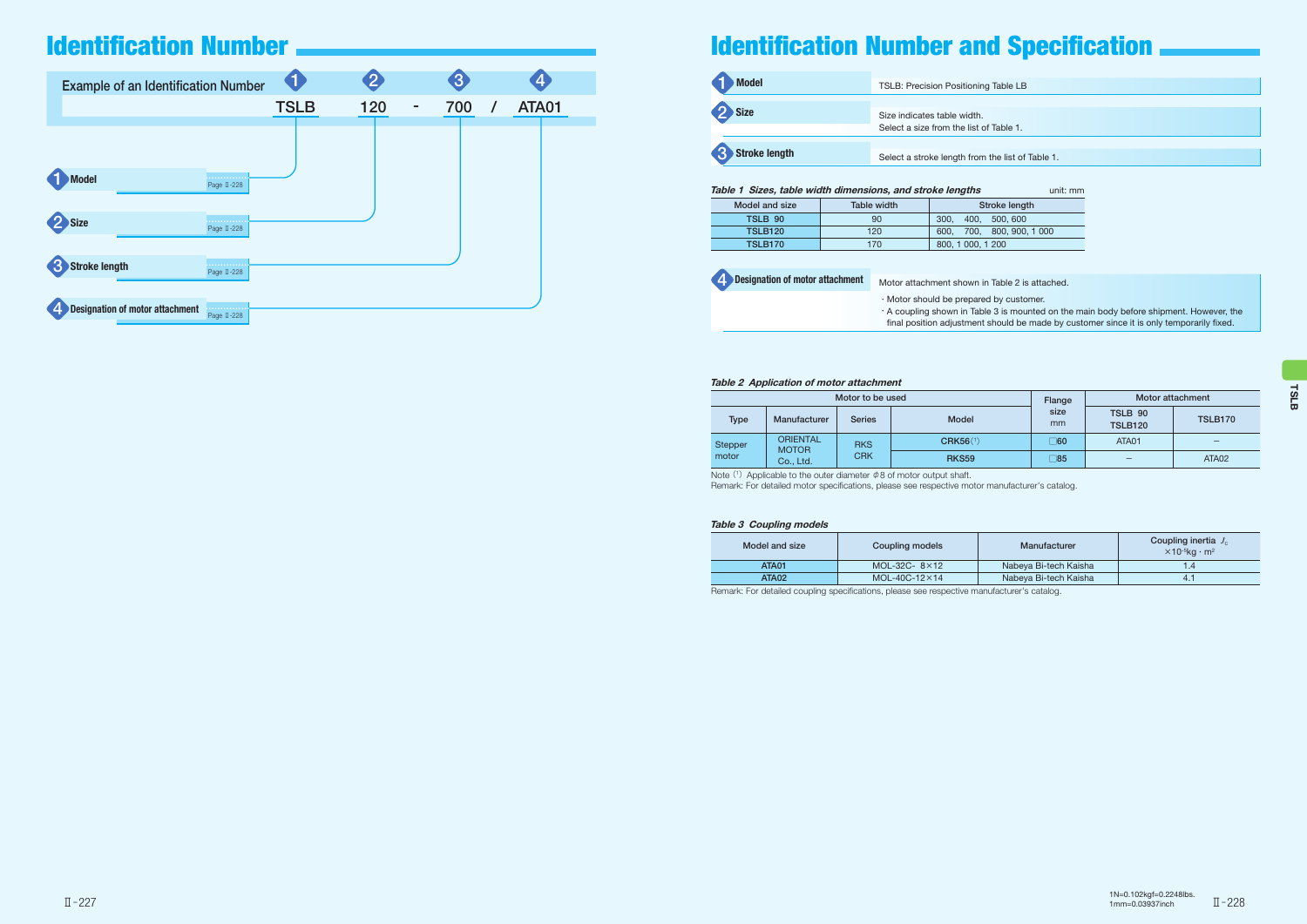### Table 7 Table inertia and starting torque

| Model and size | Table inertia $J_{\tau}$<br>$\times$ 10- <sup>5</sup> kg·m <sup>2</sup> | Starting torque $T_{\rm s}$<br>$N \cdot m$ |
|----------------|-------------------------------------------------------------------------|--------------------------------------------|
| <b>TSLB 90</b> | 19                                                                      | 0.3                                        |
| <b>TSLB120</b> | 42                                                                      | 0.5                                        |
| <b>TSLB170</b> | 64                                                                      | 0.6                                        |

## **Mounting**

| <b>Table 4 Accuracy</b><br>unit: mm |               |                           |                               |  |  |
|-------------------------------------|---------------|---------------------------|-------------------------------|--|--|
| Model and size                      | Stroke length | Positioning repeatability | Parallelism in table motion B |  |  |
|                                     | 300           |                           |                               |  |  |
| TSLB 90                             | 400           | $\pm 0.070$               | 0.050                         |  |  |
|                                     | 500           |                           |                               |  |  |
|                                     | 600           |                           | 0.070                         |  |  |
| <b>TSLB120</b>                      |               | ±0.100                    | 0.070                         |  |  |
| <b>TSLB170</b>                      |               | ±0.100                    | 0.070                         |  |  |

Notes (1) To measure the practical maximum speed, it is required to consider operation patterns based on the motor to be used and load conditions.

### Table 5 Maximum speed and resolution

| Model and size | Maximum speed $(1)$<br>mm/s | <b>Resolution</b> $(2)$<br>mm |
|----------------|-----------------------------|-------------------------------|
| TSLB 90        |                             |                               |
| <b>TSLB120</b> | 500                         | 0.1                           |
| <b>TSLB170</b> |                             |                               |

(<sup>2</sup>)This is a value given when the number of fraction sizes of the motor is 1,000 pulses/rev.



Table 8 Sensor timing chart

## $\overline{\mathcal{F}}$  $\overline{\bullet}$ III

unit: mm

| Model and size | $\overline{1}$ |    |    |                |    |
|----------------|----------------|----|----|----------------|----|
| TSLB 90        | 120            | 50 | 20 |                | טו |
| <b>TSLB120</b> | 120            | 50 | 20 |                |    |
| <b>TSLB170</b> | 160            | 50 | 20 | $\Omega$<br>دے | 30 |

Remark: For detailed specifications of respective sensors, please see the section of sensor specification in General Explanation.



| <b>Table 6 Maximum carrying mass</b> |                       |  |
|--------------------------------------|-----------------------|--|
| Model and size                       | Maximum carrying mass |  |
| TSLB 90                              |                       |  |
| <b>TSLB120</b>                       | 27                    |  |
| <b>TSLB170</b>                       | 29                    |  |

Remark: Applicable in the horizontal direction.

For the processing accuracy of the Precision Positioning Table mounting surface and the tightening torque of the fixing screws, see page Ⅲ-29.

## Specifications **Sensor Sensor Specification**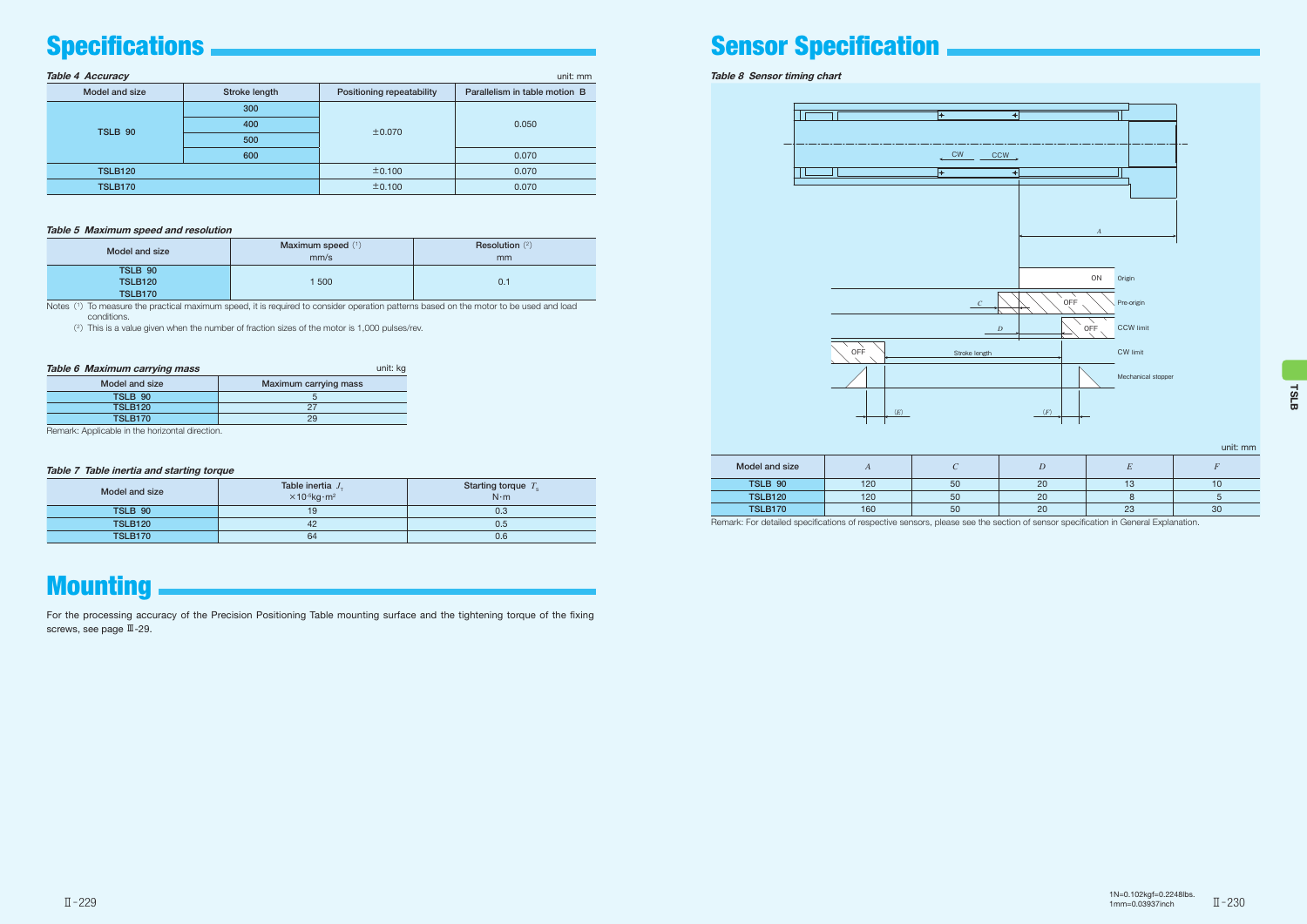## TSLB90

## TSLB120



## TSLB170



TSLB90

|                       |               |                |                            | unit: mm          |
|-----------------------|---------------|----------------|----------------------------|-------------------|
| Identification number | Stroke length | Overall length | Mounting holes of bed<br>A | Mass (Ref.)<br>kg |
| <b>TSLB90-300</b>     | 300           | 570            | 160                        | 6.5               |
| <b>TSLB90-400</b>     | 400           | 670            | 210                        | 7.5               |
| <b>TSLB90-500</b>     | 500           | 770            | 260                        | 8.5               |
| <b>TSLB90-600</b>     | 600           | 870            | 310                        | 9.5               |